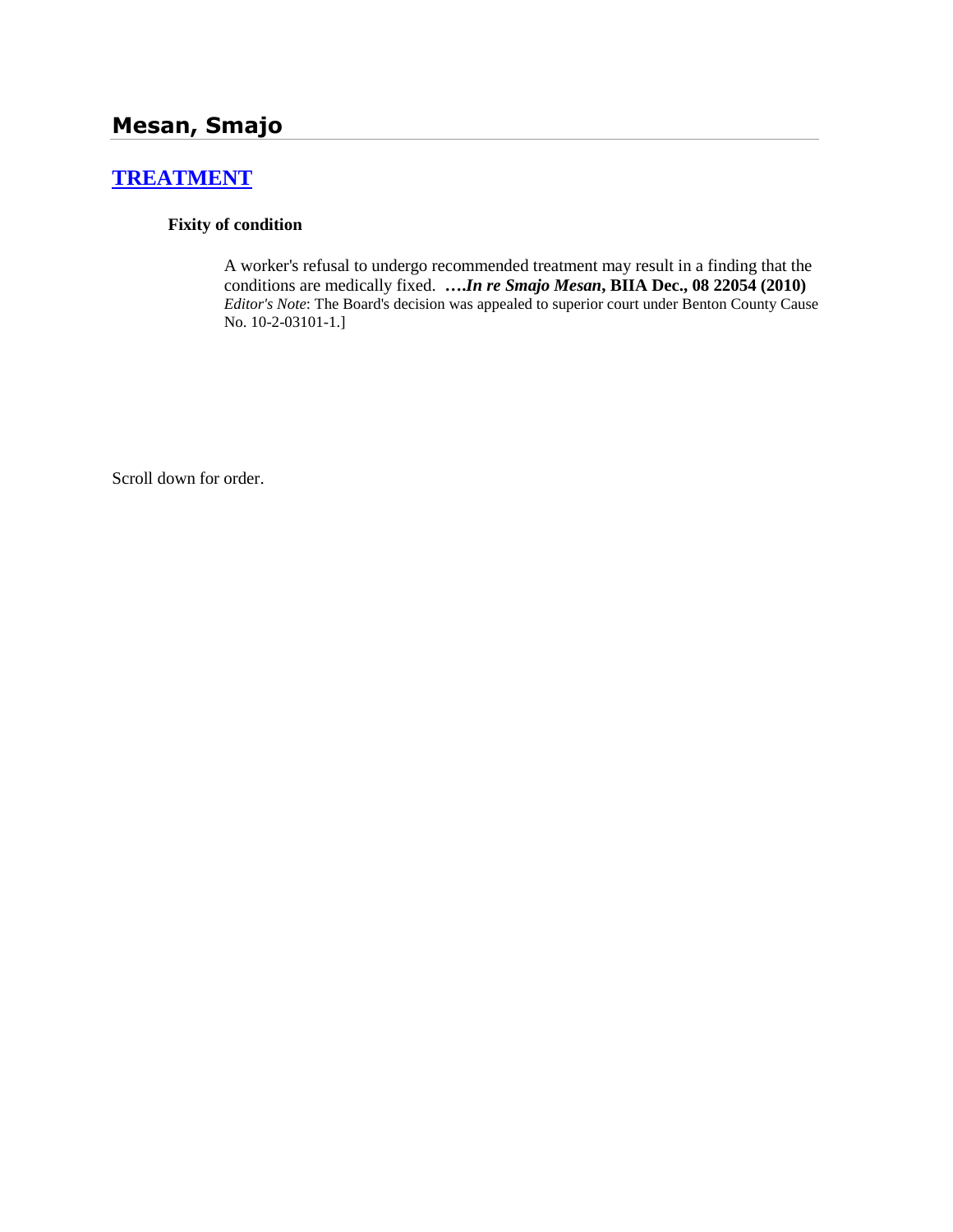| <b>BEFORE THE BOARD OF INDUSTRIAL INSURANCE APPEALS</b> |
|---------------------------------------------------------|
| <b>STATE OF WASHINGTON</b>                              |

**)**

**CLAIM NOS. W-957232 & SA-65806 ) DECISION AND ORDER**

**IN RE: SMAJO MESAN ) DOCKET NOS. 08 22054 & 09 16858**

APPEARANCES:

Claimant, Smajo Mesan, by Smart, Connell, Childers & Verhulp, P.S., per Christopher L. Childers

Self-Insured Employer, Tyson Foods, Inc., by The Law Office of Randall Leeland, per Randall Leeland

**Docket No. 08 22054**: The claimant, Smajo Mesan, filed an appeal with the Board of Industrial Insurance Appeals on December 18, 2008, from an order of the Department of Labor and Industries dated November 21, 2008. In this order, the Department closed the claim for Mr. Mesan's right upper arm and shoulder condition with time-loss compensation benefits as paid to November 3, 2008, and with no award for permanent partial disability. The Department order is **REVERSED AND REMANDED**.

**Docket No. 09 16858**: The claimant, Smajo Mesan, filed an appeal with the Board of Industrial Insurance Appeals on July 6, 2009, from an order of the Department of Labor and Industries dated May 6, 2009. In this order, the Department determined the bilateral carpal tunnel syndrome condition was stable and closed the claim without award for time-loss compensation or permanent partial disability. The Department order is **AFFIRMED.**

## **DECISION**

As provided by RCW 51.52.104 and RCW 51.52.106, this matter is before the Board for review and decision. The employer filed a timely Petition for Review on September 29, 2010, and the claimant filed a Petition for Review on September 30, 2010, from a Proposed Decision and Order issued on August 13, 2010, in which the industrial appeals judge reversed and remanded the Department orders dated November 21, 2008, and May 6, 2009.

The Board has reviewed the evidentiary rulings in the record of proceedings and finds that no prejudicial error was committed. The rulings are affirmed.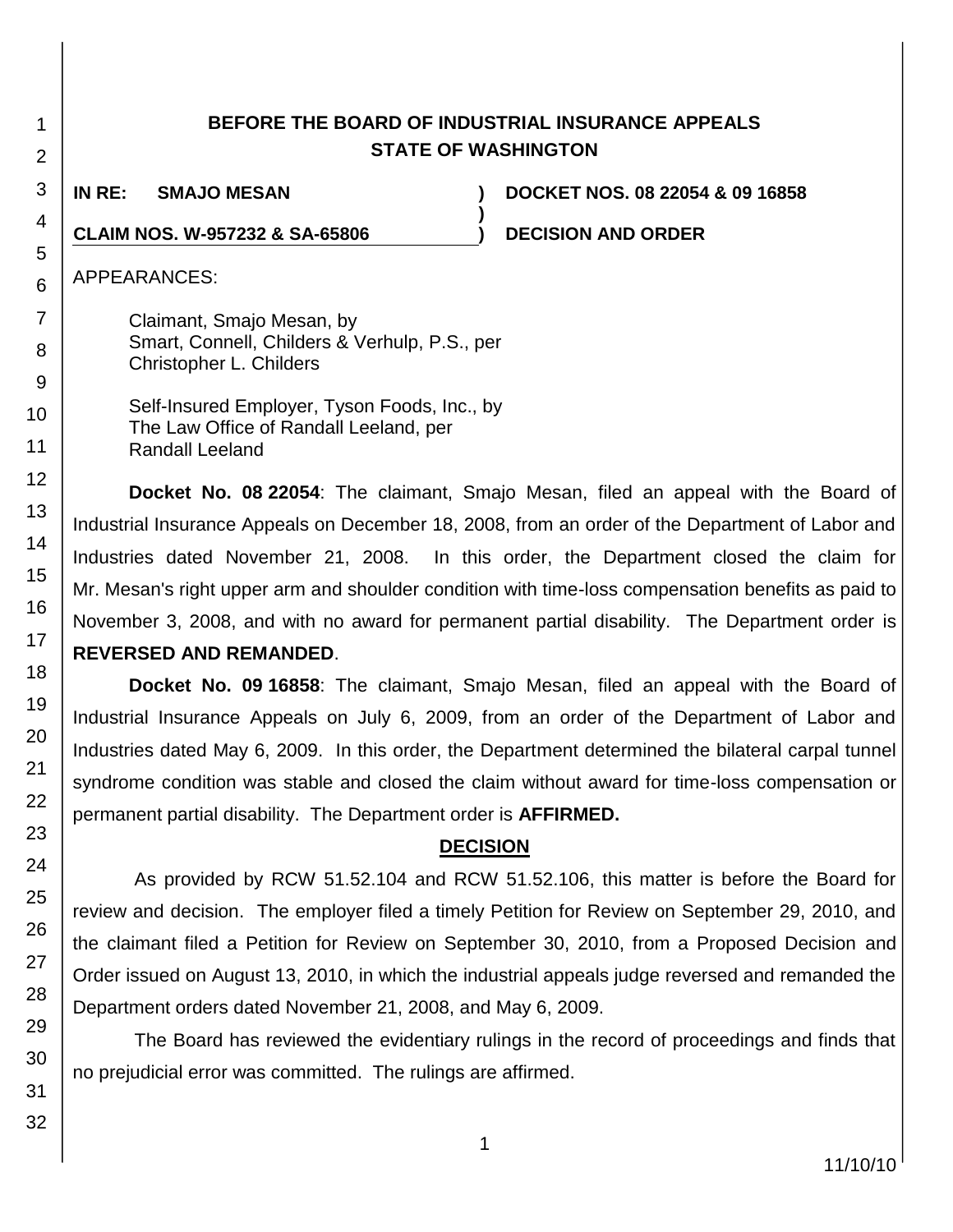1 2 3 4 5 6 7 8 9 We grant review because we disagree with the result reached in the Proposed Decision and Order. The industrial appeals judge remanded Mr. Mesan's claims to the Department with directions to accept certain conditions as occupational diseases; to take such other and further action as authorized or required; to determine that the surgeries offered to Mr. Mesan were proper and necessary treatment; and to inquire of Mr. Mesan if he would undergo these surgeries. Although we can appreciate our industrial appeal judge's concerns about Mr. Mesan refusing proper and necessary treatment, we believe that the case law supports fully resolving all the issues raised by Mr. Mesan within our scope of review in this case. Both parties contend that Mr. Mesan is medically fixed and stable.

10 11 12 13 14 15 16 17 18 Smajo Mesan is a 56-year-old Bosnian man who has had a difficult life. After the war broke out in Bosnia, Mr. Mesan went to Germany as a refugee. He lived there in an encampment for about four years, during which time he was not allowed to work. In Bosnia, he had worked as a mechanical engineer for about 15 years doing mostly paperwork and being the "boss." Mr. Mesan does not understand English very well and does not speak German. Once he came to America, he worked as a machine operator for an engineering company in Kent, Washington for about a year. This job ended when the Boeing layoffs occurred. He worked briefly in the warehouse for Office Depot in 2002, was laid off, then moved to Kennewick and went to work cutting meat for Tyson Foods, Inc. (Tyson) in September 2002.

19 20 21 22 23 24 25 Despite difficulties with his shoulder, arms, and wrists, Mr. Mesan managed to work for Tyson until October 2006, when his shift was laid off. He contends that he has pre-existing neck and back problems aggravated or related to his work at Tyson. After Mr. Mesan began experiencing problems with his wrists and shoulder, he declined surgery by his attending physician, Owen M. Higgs, M.D. He testified that although he has a mechanical engineering degree from Bosnia, he does not think that he could work "because of my back." He also has problems with his hearing

26 27 28 29 30 31 32 Dr. Higgs, a certified orthopedic doctor, testified about his patient. He first saw Mr. Mesan for his hands and shoulder in October 2005, which included a trigger finger on his left hand. Dr. Higgs diagnosed bilateral carpal tunnel syndrome based on moderate findings on nerve conduction studies. Dr. Higgs prescribed braces and anti-inflammatory medication, and offered surgery, for which he felt the prognosis was "very good" but Mr. Mesan did not want the surgery. Dr. Higgs also diagnosed right shoulder impingement and recommended arthroscopic shoulder surgery for that condition. Mr. Mesan did not want surgery for his shoulder either. By the time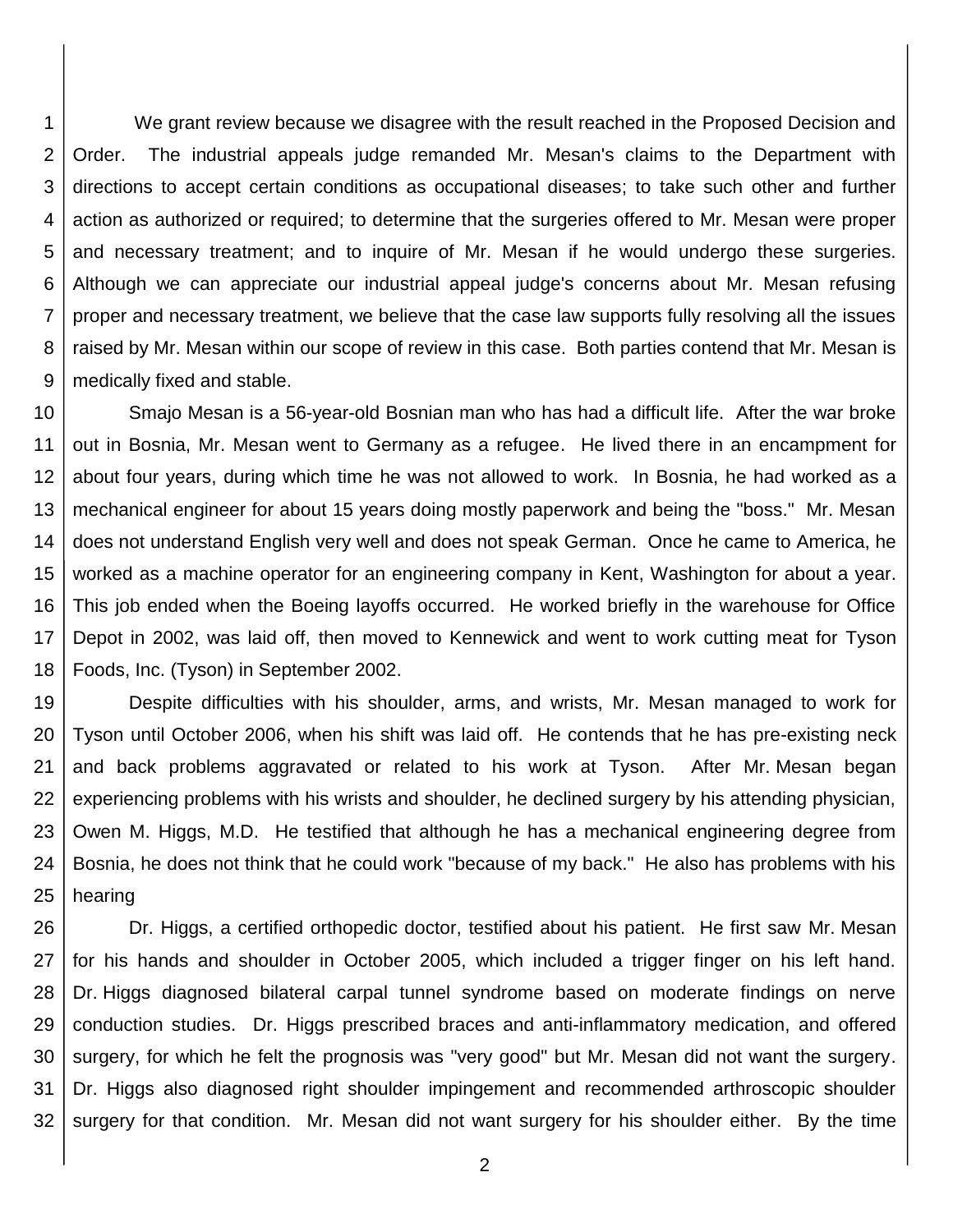1 2 3 4 5 Dr. Higgs testified in this matter, he had not seen Mr. Mesan in three years. Like most of the other doctors who testified in this matter, Dr. Higgs questioned Mr. Mesan's motivation and whether he was being straightforward about his complaints. Dr. Higgs testified that he worked with a vocational counselor, Maui Garza, on Mr. Mesan's vocational issues, but in the end agreed that Mr. Mesan could return to his job of injury.

6 7 8 9 10 11 12 13 14 15 16 17 Thomas L. Gritzka, M.D., a certified orthopedic doctor, examined Mr. Mesan on May 6, 2009, at Mr. Mesan's attorney's request. Dr. Gritzka found a positive impingement sign in Mr. Mesan's right shoulder. He also found upper extremity sensory impairment consistent with diabetic peripheral neuropathy. Dr. Gritzka agreed with Dr. Higgs that Mr. Mesan had a type 3 acromion and that he would be a reasonable candidate for arthroscopic shoulder surgery and acromionectomy. Dr. Gritzka was clear that he felt Mr. Mesan would benefit from surgery, but felt it would be the patient's choice whether to have the surgery. In addition to bilateral carpal tunnel syndrome and shoulder impingement, Dr. Gritzka diagnosed chronic cervical and lumbosacral sprains but noted that on examination of the back and neck, Mr. Mesan's exam was essentially normal. He felt that no treatment was needed for the carpal tunnel syndrome. Dr. Gritzka rated Mr. Mesan at 8 percent impairment for the right upper extremity per the AMA Guides. On crossexamination, Dr. Gritzka conceded that Mr. Mesan could do sedentary to sedentary-light work.

18 19 20 21 22 Mr. Mesan also called vocational rehabilitation counselor, Jill Falk, VRC, who met with Mr. Mesan twice at the request of counsel. Ms. Falk did a thorough records review and had a good understanding of Mr. Mesan's work history and the job picture at Tyson. She testified as to why Mr. Mesan is unable to work. On cross-examination, Ms. Falk agreed that all of the medical providers had indicated that they felt Mr. Mesan was capable of work in some capacity.

23 24 25 26 27 28 29 30 31 Walter Daniel Fife, M.D., certified orthopedic doctor, examined Mr. Mesan as part of a panel examination in May 2008. Dr. Fife noted non-organic complaints. He diagnosed arthritis in the neck (not related to industrial exposure), shoulder weakness (not related), and trigger finger (not related). Dr. Fife indicated that Mr. Mesan could perform medium work or lower and he approved three of five job analyses submitted for his review. In his opinion, Mr. Mesan was medically fixed and stable at the time he examined him. On cross-examination, Dr. Fife stated that he did not agree with Dr. Higgs that Mr. Mesan had an impingement syndrome in his right shoulder, but he agreed that Mr. Mesan had bilateral carpal tunnel syndrome. He would not agree with a Physical Capacities Evaluation (PCE) that showed that Mr. Mesan should avoid repetitive work.

32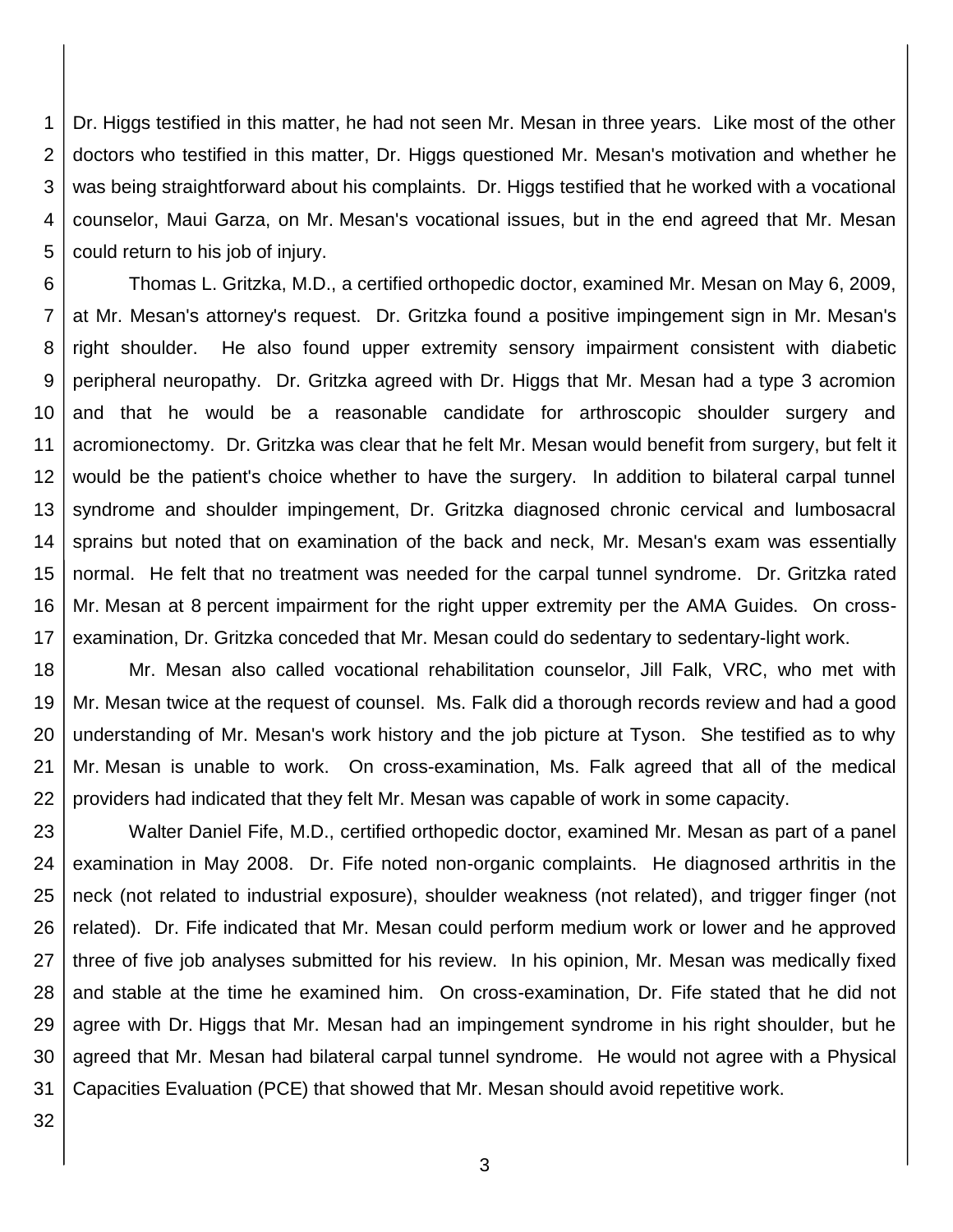1 2 3 4 5 6 7 8 9 William Bozarth, M.D., neurologist, examined Mr. Mesan as part of a panel on May 4, 2007. On examination, Dr. Bozarth noted many instances of pain magnification/non-organic responses. In his estimation, Mr. Mesan's effort was poor. The panel diagnosed right shoulder pain due to impingement caused by congenital type 3 acromion; multiple and diffuse pain complaints; and no findings of carpal tunnel syndrome or trigger fingers. Dr. Bozarth would place no restrictions on Mr. Mesan based on this examination. At that time, Mr. Mesan was medically fixed and stable and had no impairment proximately caused by his occupational exposures. Dr. Bozarth felt that Mr. Mesan's unhappiness with his job and his feeling that he had been treated unfairly at Tyson contributed greatly to his overall picture.

10 11 12 13 14 15 16 17 Maui Garza, a vocational rehabilitation counselor, was assigned by Tyson to work with Mr. Mesan after Mr. Mesan was laid off in October 2006. Mr. Garza testified to meeting with Dr. Higgs, and that Dr. Higgs felt Mr. Mesan could perform the "pick bone sparse lean" job without limitations. This was Mr. Mesan's job of injury. Dr. Higgs also had concurred with Dr. Fife's Independent Medical Examination (IME) report in which Dr. Fife found Mr. Mesan capable of working. Mr. Garza subsequently reviewed all of the medical reports and testimony in this appeal and indicated that Mr. Mesan was capable of work based on either his attending physician's opinion or a preponderance of the medical evidence related to his appeals.

18 19 20 A preponderance of the evidence in this appeal supports the conclusion that Mr. Mesan is capable of substantial gainful employment, and has been since his time-loss compensation benefits were ended.

21 22 23 24 25 26 The parties agreed that Mr. Mesan has consistently and adamantly opposed the only treatment offered by his attending physician: surgeries for bilateral carpal tunnel syndrome and for his right shoulder impingement syndrome. Their contentions are supported by this record. Mr. Mesan did not testify that he would undergo surgery of any kind. He testified that he was "scared" of an operation and chooses to wear wrist splints instead, and there were no guarantees he would be better off with the surgery.

27 28 29 30 31 32 The attending physician, Dr. Higgs, testified he offered both carpal tunnel surgery and arthroscopic shoulder surgery to Mr. Mesan, who declined even though the prognosis for surgery was very good. If Mr. Mesan were to change his mind about having surgery at this point, Dr. Higgs would have to reevaluate him to ensure he remains a candidate for surgery. Finally, Dr. Higgs indicated that when he met with VRC Garza in October 2007, Mr. Mesan was medically fixed and stable if he were not to have surgery.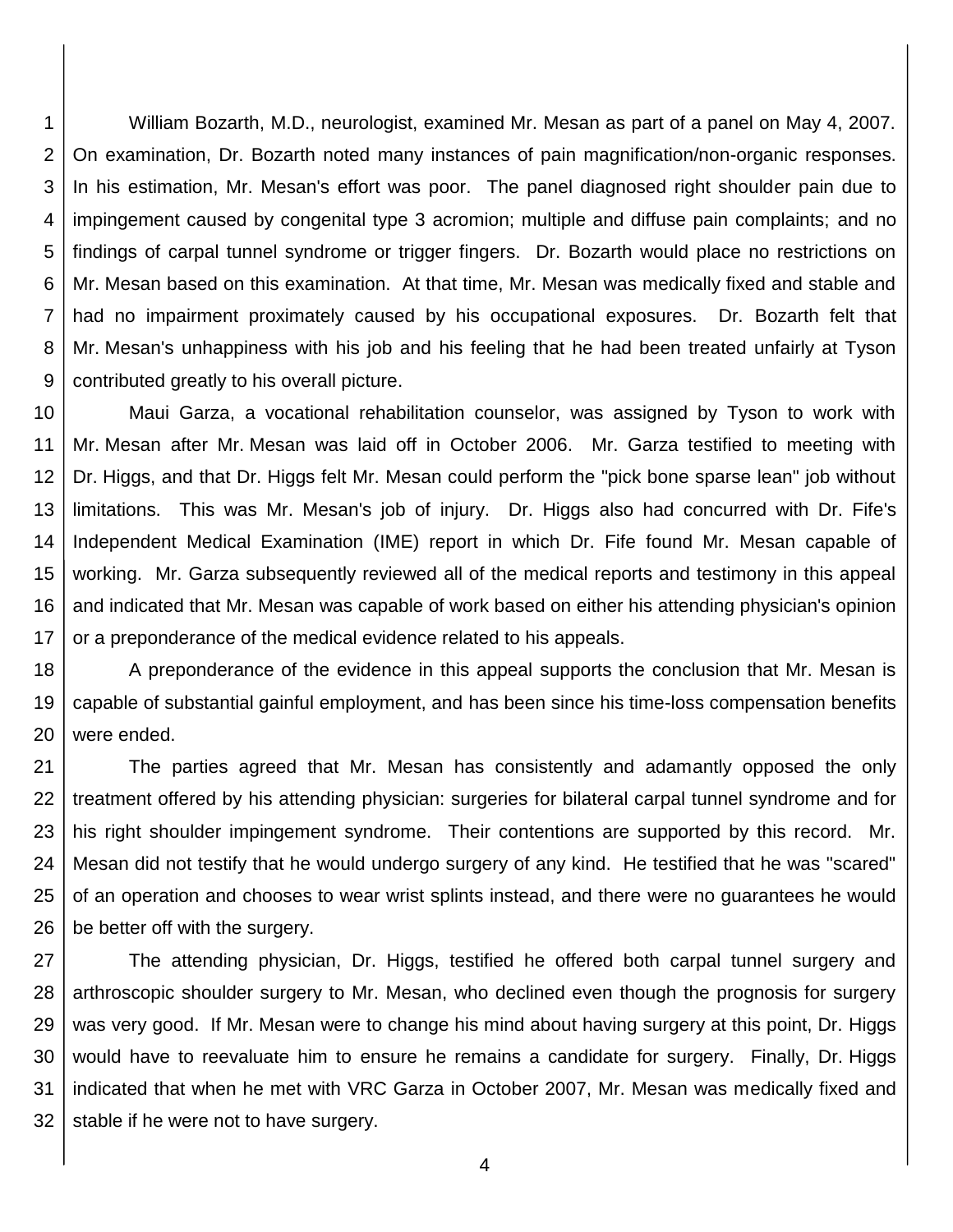1 2 3 4 5 6 Dr. Gritzka, who examined Mr. Mesan at the request of his attorney, testified that Mr. Mesan would be a reasonable candidate for arthroscopic shoulder surgery and that he would likely benefit from the surgery, but that having surgery is the patient's choice. As to carpal tunnel surgery, Dr. Gritzka indicated that Mr. Mesan's carpal tunnel syndrome was not active at the time of his examination, in which case the results of surgery would be unpredictable. As of May 6, 2009, when Dr. Gritzka examined Mr. Mesan, he felt that no treatment was needed for carpal tunnel syndrome.

7 8 9 10 Although Dr. Fife agreed that Mr. Mesan has bilateral carpal tunnel syndrome, he felt Mr. Mesan was fixed and stable and without impairment. Dr. Bozarth made no findings related to carpal tunnel syndrome but did diagnose right shoulder impingement. He felt Mr. Mesan was medically fixed and stable.

11 12 13 14 15 16 17 18 19 20 Our industrial appeals judge determined that Mr. Mesan's medical conditions were not fixed and stable within the meaning of *Miller v. Department of Labor & Indus.*, 200 Wash. 674 (1939). However, the *Miller* court actually determined that because the only treatment that would improve Mr. Miller's industrially-related condition was refused by Mr. Miller, the Department was correct to have found his condition to be fixed. (*Miller* at 681-682.) The *Miller* court also disposed of the Department's contention that because Mr. Miller had refused the surgery on his back, he should not be permitted to recover for his impairment. Citing to the suspension of benefits statute, the *Miller* court indicated that the statute applies only to suspension of benefits during periods of "recuperation from an injury." It does not apply after the worker's condition is fixed. As to Mr. Miller's contention that his condition was not fixed:

21 22 23 24 25 26 27 28 29 The record discloses that the first report was made on the assumption that an operation would be performed, from which the doctors concluded that appellant's condition was not fixed, because, in their opinions, surgical treatment would either rectify or materially improve his condition; while the second report was made upon the assurance that no operation would be had and upon the doctors' belief and decision that the condition was permanent. Moreover, regardless of any prior reports, there is ample evidence to support the finding of the department that appellant's condition had become fixed, because, without an operation, no improvement could be expected. Appellant's condition having become fixed, it was necessary for the department to determine whether the disability was total or partial. Upon that question, the evidence abundantly supports the finding that the fixed condition was one of permanent partial disability. We, therefore, conclude that the classification made by the department should be affirmed.

30 *Miller* at 681, 682.

- 31
- 32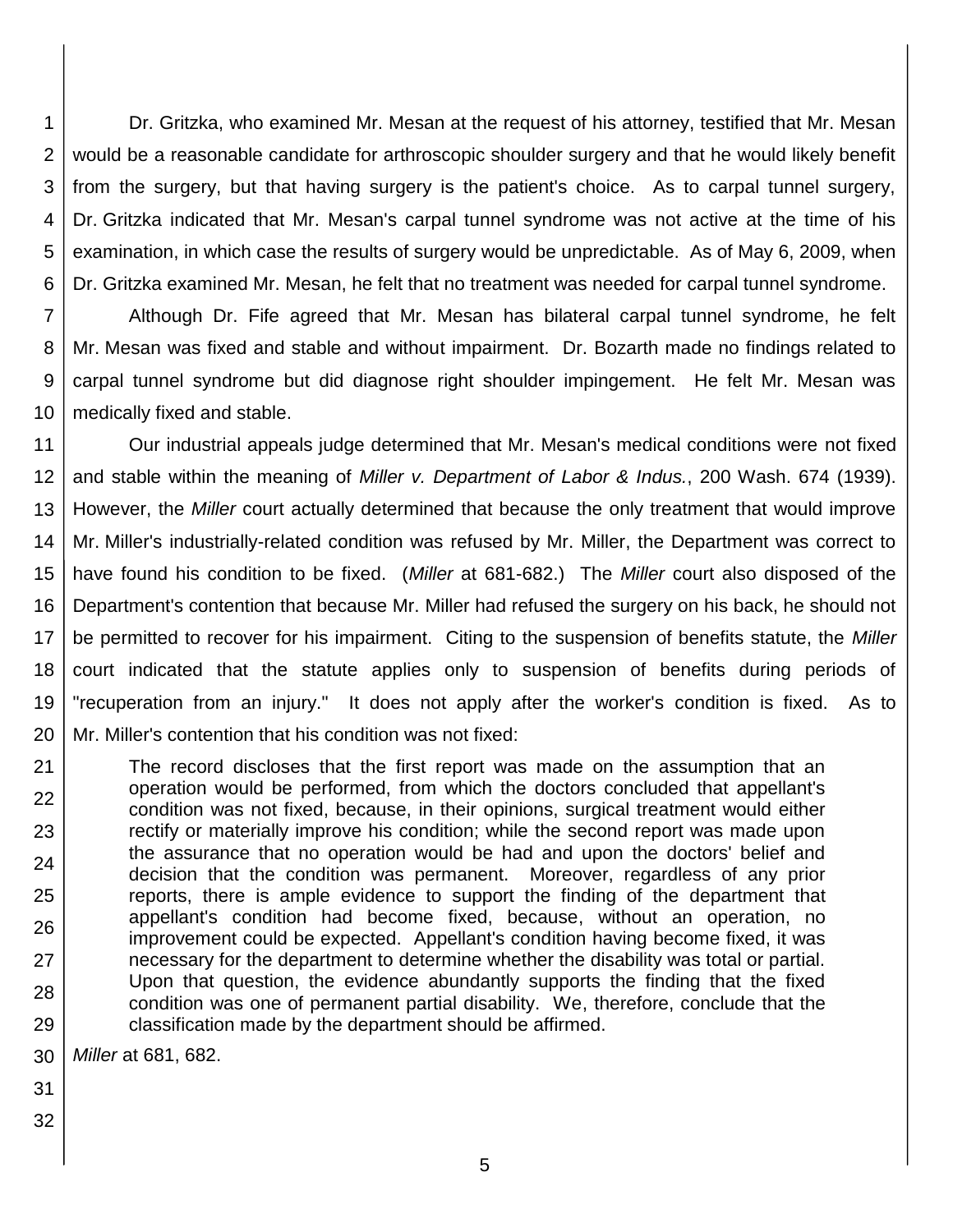1 2 The *Miller* court also considered a suspension of benefits issue because the Department had taken the position that because Mr. Miller refused surgery, he should not be permitted to recover at

3 all. The *Miller* court stated:

That provision of the statute has reference only to a reduction or suspension of monthly payments which are being made to an injured workman during the period of recuperation from an injury. It does not apply to a lump sum settlement for a permanent partial disability which has been determined by the department after the condition of the workman has become fixed. For these reasons, it becomes unnecessary to discuss further the question suggested by the department.

*Miller* at 685, 686.

4

5

6

7

8

11

19

20

21

22

23

24

25

26

27

28

29 30

31

32

9 10 In other words, where a worker refuses or declines surgery, even when proper and necessary, the Department is then authorized to close the worker's claim and deem the worker's medical condition to be fixed.

12 13 14 15 16 17 18 Although there are no significant decisions on point, *In re James L. Powers*, Dckt. No., 93 2077 (July 18, 1994) addresses this issue under similar circumstances as the case before us. In *Powers*, the Department closed Mr. Powers' claim with a permanent partial disability award after Mr. Powers had declined an ankle fusion, the only treatment recommended by his attending physician that might reduce his disability. The Board determined that under the circumstances, the Department's closure of Mr. Powers' claim was appropriate:

While Mr. Powers has the **right to refuse any treatment**, his repeated and continued refusal of the only treatment available can lead to only one conclusion. As Mr. Powers has refused the only form of treatment available which might reduce his disability, his condition is medically fixed. Whether Mr. Powers' refusal of left ankle fusion surgery was reasonable is irrelevant to a determination of fixity of condition. (Emphasis ours.)

*Powers* at 3, 4.

The *Powers* case, read in conjunction with the *Miller* case, leads to the conclusion that Mr. Mesan's refusal of surgery, whether reasonable or not and whether medically necessary and proper or not, gives the Department the authority to close his claims. In Mr. Mesan's case, the Department obviously considered his condition to be fixed and stable. This could have been because the preponderance of medical evidence in their view supported this result or it could have been because the only treatment that might be of benefit to Mr. Mesan—carpal tunnel surgery or surgery to correct his shoulder impingement—was repeatedly declined by Mr. Mesan. Thus, we agree with counsel that to remand at this point to give Mr. Mesan the opportunity to once again decline surgical intervention merely postpones the inevitable.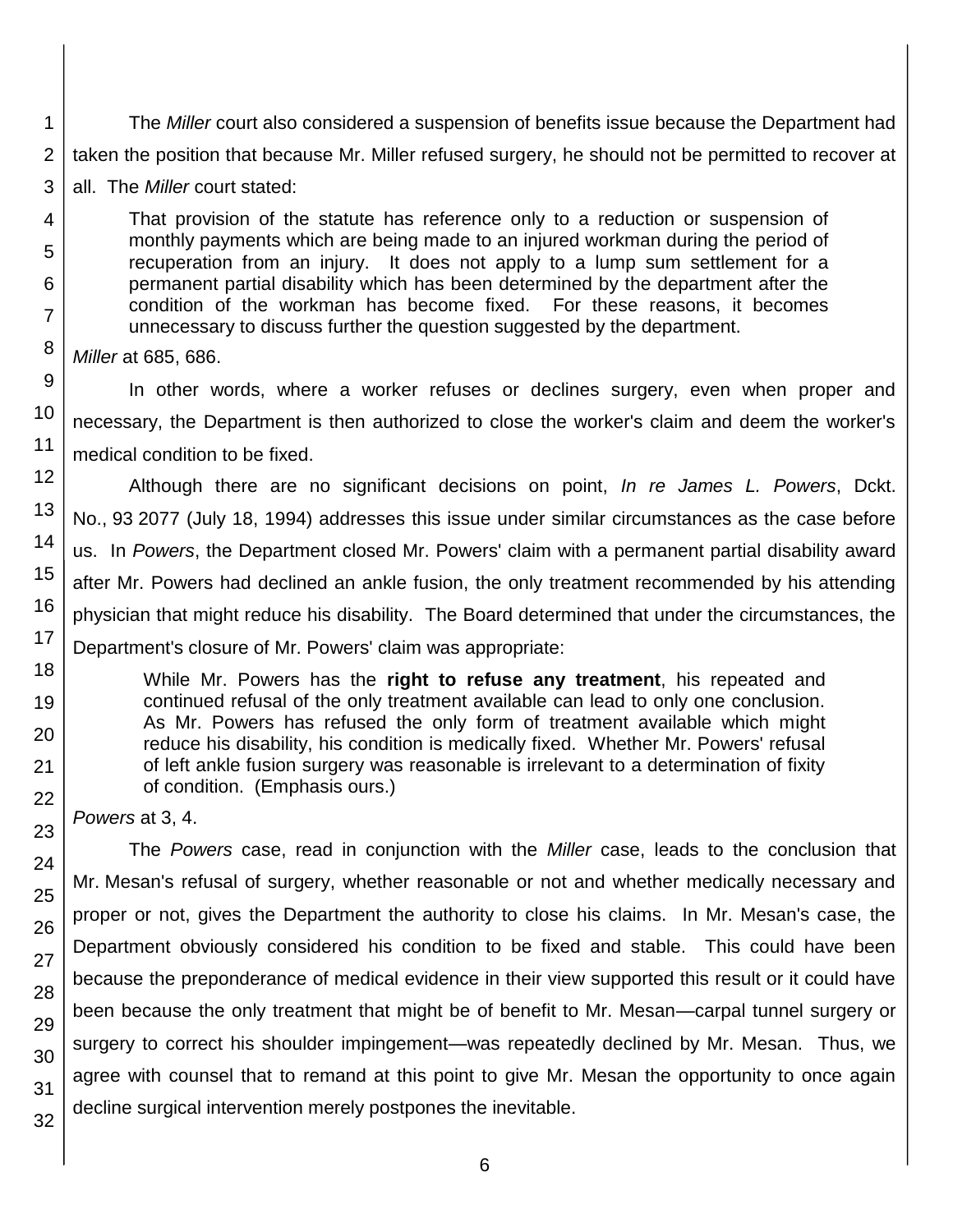1 2 3 4 As noted above, we determine that a preponderance of the evidence supports a conclusion that Mr. Mesan is capable of substantial gainful employment. However, we agree with Mr. Mesan that a preponderance of the evidence supports a conclusion that repetitive work at Tyson aggravated his right shoulder condition and made it symptomatic.

5 6

14

15

16

17

18

19

20

21

22

23

32

7 8 9 Dr. Gritzka is the only medical expert in this appeal to have rated Mr. Mesan's right shoulder impairment under the AMA Guidelines. Dr. Gritzka found that Mr. Mesan's right shoulder was stiff, with mild crepitus and a positive impingement sign, and measured decreased range of motion in all planes. Dr. Gritzka determined that Mr. Mesan had an 8 percent impairment of his right upper extremity per the AMA Guides.

10 11 12 13 Based on a thorough review of the Board record, we affirm the Department order of May 6, 2009, in Docket No. 09 16858, and we reverse and remand the November 21, 2008 order in Docket No. 08 22054 to the Department to pay a permanent partial disability award consistent with 8 percent impairment of the right upper extremity.

## **FINDINGS OF FACT**

- 1. **Docket No. 08 22054**: Under Claim No. W-957232, on January 28, 2005, the claimant, Smajo Mesan, filed an Application for Benefits with the Department of Labor and Industries. He alleged he had a right arm and shoulder condition arising naturally and proximately out of distinctive conditions of his employment with Tyson Foods, Inc., which condition manifested on January 5, 2005. On December 14, 2006, the Department issued an order allowing the claim. On November 21, 2008, the Department closed the claim with time-loss compensation as paid to November 3, 2008, and with no award for permanent partial disability. On December 18, 2008, Mr. Mesan filed his Notice of Appeal with the Board of Industrial Insurance Appeals from the November 21, 2008 Department order. On January 6, 2009, the Board granted the appeal under Docket No. 08 22054 and agreed to hear the appeal.
- 24 25 26 27 28 29 30 31 2. **Docket No. 09 16858**: Under Claim No. SA-65806, on February 27, 2006, Mr. Mesan filed an Application for Benefits with the Department. He alleged he had a left upper extremity condition arising naturally and proximately out of distinctive conditions of his employment with Tyson Foods, Inc., which condition manifested on between June 19, 2003, and January 31, 2006. On May 6, 2009, the Department issued an order allowing and closing the claim with no award for time-loss compensation or permanent partial disability on the ground that the covered medical condition was stable. On July 6, 2009, Mr. Mesan filed his Notice of Appeal with the Board from the May 6, 2009 Department order. On July 22, 2009, the Board granted the appeal under Docket No. 09 16858 and agreed to hear the appeal.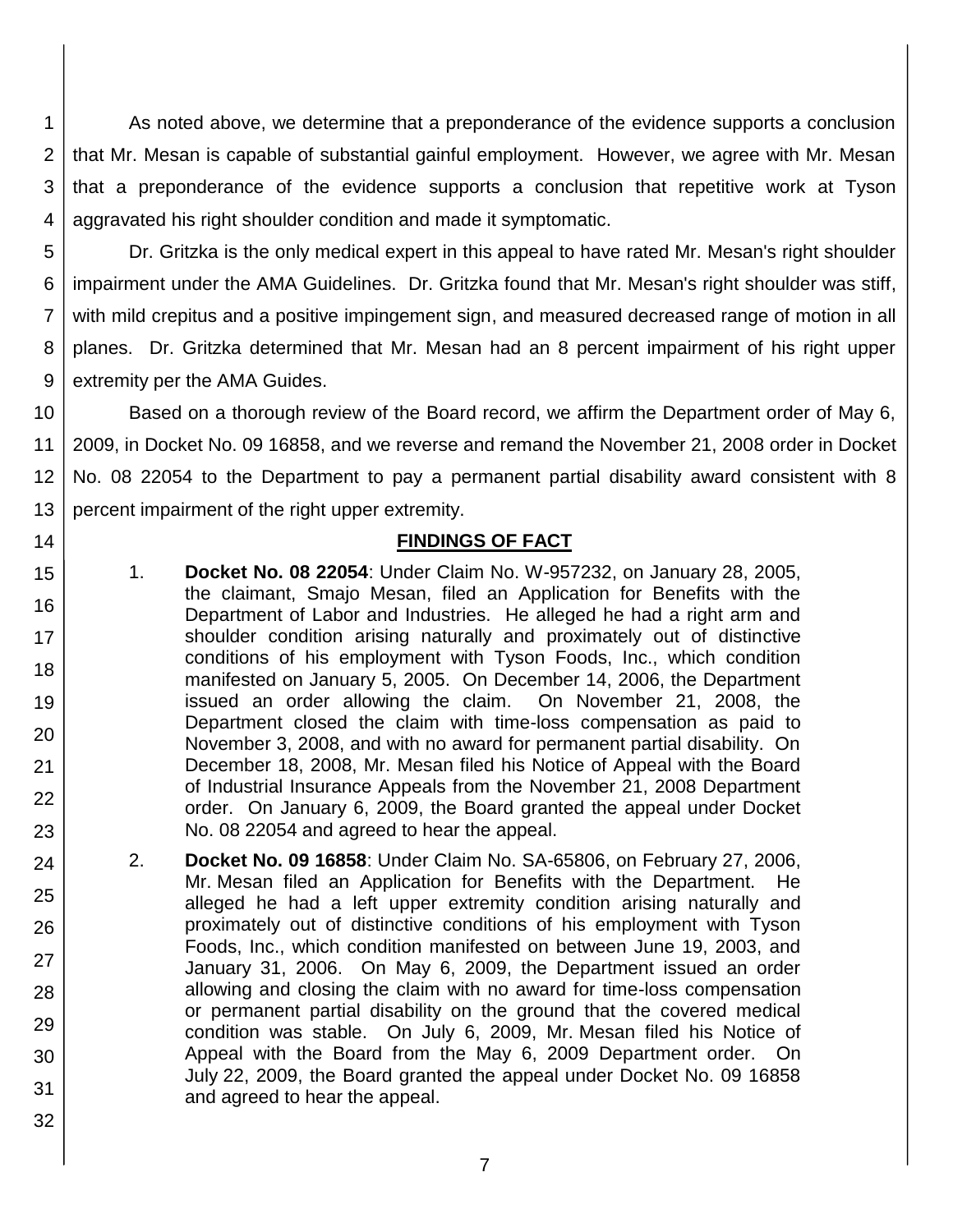- 3. Between September 2002 and October 2006, Mr. Mesan's work for Tyson Foods, Inc., was fast-paced and required him constantly to reach and lift pieces of meat and grasp with arms away from his body.
	- 4. Mr. Mesan's work at Tyson was distinctive from all employments in general in that it required continuous standing, repetitive reaching, grasping continuously, and grasping and lifting and moving pieces of meat weighing up to 30 pounds. This activity also was distinctive from activities of everyday life.
- 5. As of November 21, 2008, Mr. Mesan had a right shoulder impingement condition that arose naturally and proximately out of the distinctive conditions of his employment at Tyson.
- 6. As of May 6, 2009, Mr. Mesan had bilateral carpal tunnel syndrome conditions that arose naturally and proximately out of the distinctive conditions of his employment at Tyson.
- 7. Mr. Mesan has chosen not to undergo proper and necessary medical treatment for his conditions proximately caused by his occupational exposures at Tyson, by declining surgery for his carpal tunnel syndrome and his right shoulder impingement syndrome.
- 8. During the period November 4, 2008, through May 6, 2009, the claimant was not prevented from performing reasonably continuous gainful employment.
- 9. As of May 7, 2009, Mr. Mesan has not been permanently totally disabled.
- 10. Because Mr. Mesan has refused carpal tunnel surgery and right shoulder surgery, there is no treatment available that would reduce his impairment and, therefore, his causally-related conditions are medically fixed and stable.
- 11. As a result of conditions causally related to Mr. Mesan's occupational disease (Claim No. W-957232), Mr. Mesan has a permanent impairment equal to 8 percent of the amputation value of the right arm.

## **CONCLUSIONS OF LAW**

- 1. The Board of Industrial Insurance Appeals has jurisdiction over the parties to and the subject matter of these appeals.
- 2. Mr. Mesan's right shoulder impingement condition is an occupational disease within the meaning of RCW 51.08.140.
- 3. Mr. Mesan's bilateral carpal tunnel conditions are occupational diseases within the meaning of RCW 51.08.140.
- 4. As of November 21, 2008, Mr. Mesan's right shoulder condition proximately caused by his occupational disease was medically fixed and stable, and had reached maximum medical improvement within the meaning of WAC 296-20-01002.
- 2 3 4 5 6 7 8 9 10 11 12 13 14 15 16 17 18 19 20 21 22 23 24 25 26 27 28 29 30 31 32